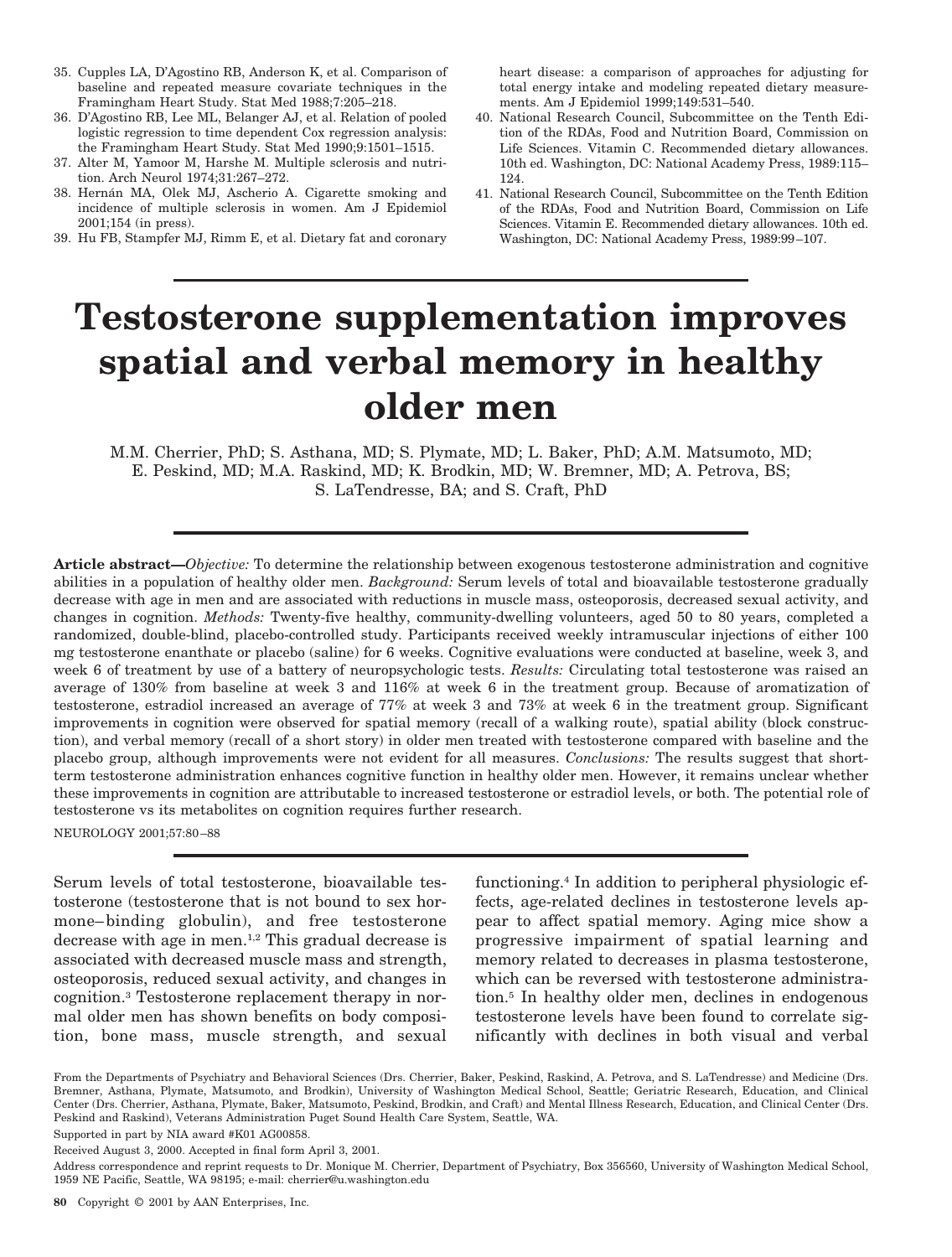memory and verbal fluency  $(r = 0.53, 0.52,$  and  $0.45$ .<sup>6</sup> However, studies examining the effects on memory of exogenous testosterone administration in older men have produced mixed results. A doubleblind, placebo-controlled study of older, hypogonadal men given biweekly injections of 200 mg testosterone cypionate found improvements in grip strength without significant changes on memory measures.7 Similarly, a study using a single, 250-mg testosterone enanthate injection found no beneficial effects on cognition assessed 1 week after the injection in a group of healthy older men.8 However, it is not clear from these studies whether testosterone levels were robustly raised from baseline. In contrast, a study of weekly 150-mg testosterone enanthate injections for 4 weeks reversed spatial working memory deficits in healthy older men.<sup>9</sup> Findings from these previous studies are mixed but suggest that testosterone administration in older men may have beneficial effects on cognition and, in particular, effects on spatial memory.

In this study, we explored the relationship between exogenous testosterone administration and spatial and verbal memory in a healthy older men population by using a moderate replacement dose of testosterone. We hypothesized that testosterone administration would have a selective but beneficial effect on memory improving both verbal and spatial memory but would not necessarily affect language or attention skills. A randomized, placebo-controlled, double-blind design was used, with 6 weeks of treatment followed by 6 weeks of washout. The study design expanded on previously reported studies in several areas. First, cognitive assessments were performed within 24 to 48 hours after injection to capture peak levels of testosterone. The 100-mg weekly testosterone enanthate dose reached a peak level within 24 to 48 hours after injection and gradually decreased to baseline or below baseline 7 days after injection.10 Several previous studies have assessed cognitive response to hormone manipulation during trough hormone levels, when effects may be minimal or absent. Second, because of possible rapid effects of hormones, cognitive assessments were included early in the treatment period at week 3 of treatment in addition to week 6. Third, to assess possible selective effects of androgens on spatial memory, a psychometric battery was constructed to measure a wide range of cognitive domains. Measures of spatial memory, verbal memory, attention, and language were included. This design allowed for the assessment of change on cognitive domains expected to change (e.g., spatial memory) along with cognitive domains that were predicted to be unaffected (e.g., attention) as a control. No study has attempted to measure a wide range of cognitive domains at various time points of treatment while capturing peak circulating hormone levels. Finally, some previous studies have used the same test to assess change from baseline, thus increasing the potential for learning or practice effects to occur. Only tests suitable for assessment over multiple times (i.e., tests with multiple, comparable versions) were included in this study.

**Methods.** *Participants.* Participants were healthy older men between the ages of 50 and 80 years recruited from the community through flyers. The study protocol was approved by the University of Washington Institutional Review Board, and approved informed consent procedures were followed. Seventy-seven potential participants who responded to posted flyers were given a brief phone screen. Participants who were eligible according to the phone screen were asked to come in for a more thorough screening visit, including a physical examination and psychiatric and laboratory evaluation to exclude any relevant physical or medical illness. This included tests of liver function, hypertension, and prostate disease (prostate-specific antigen [PSA] level), and digital rectal examination (DRE). Participants with abnormal findings were excluded from the study. Participants also underwent a cognitive screening examination consisting of the Mini-Mental State Examination (MMSE) and the Mattis Dementia Rating Scale (DRS) to ensure that participants were within the normal range for their age.11,12 Participants with scores at or below the recommended cutoff score (MMSE 26 or lower, DRS 130 or lower) were excluded from the study. Participants with a history of significant alcohol abuse, psychiatric illness, head injury with loss of consciousness, or who were taking medications with any CNS effects or medications, such as cimetidine, that block the androgen receptor were excluded. Participants with previous or current prostate cancer, elevated PSA levels, history of myocardial infarction, abnormal renal or hepatic disease, sleep apnea, previous testosterone treatment, or other gonadal endocrine disorders were also excluded (figure 1).

*Procedures.* Study design. Participants who were not excluded from screening criteria were randomly assigned to the treatment group or placebo group. An examination of previous hormone manipulation studies in a power analysis with medium effect size (0.35) and power (0.80) indicated that a sample size of approximately 13 subjects per group (treatment and placebo) would be sufficient to detect changes in a mixed-model analysis of variance (ANOVA) with two groups and two "on treatment" assessments. Assignment for each consecutively enrolled participant was made by using a predetermined assignment sheet that was created with a random number generator. Psychometrists who performed the cognitive testing were blinded to treatment conditions. Nurses who administered the injections were not blinded and were responsible for preparing syringes in advance to ensure blinded condition for subjects. Investigators were blinded to condition.

Twenty-five healthy older men who met screening criteria reported to the Special Studies Unit of the Veterans Administration Puget Sound Health Care System (VAPSHCS) for weekly intramuscular injections of 100 mg testosterone enanthate (Delatestryl, manufactured for BTG Pharmaceuticals Corp. by Bristol-Myers Squibb, Princeton, NJ) or placebo (saline). At these weekly visits, blood samples were taken to measure serum testosterone and estradiol levels by IFMA and radioimmunoassay (RIA) (see below). Cognitive testing was conducted at baseline and repeated at weeks 3 and 6 of treatment. Testing ses-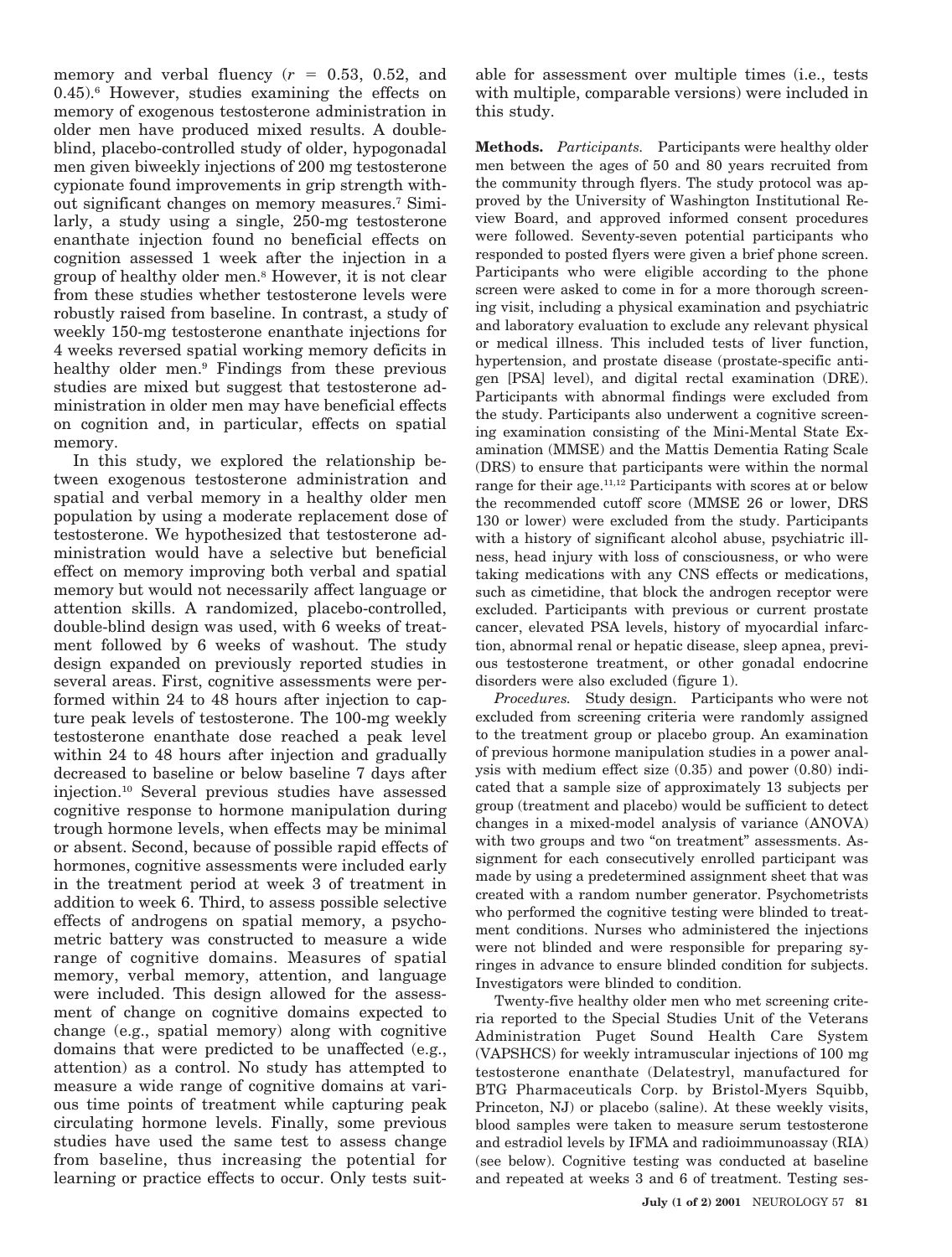

*Figure 1. Participant flow and study design sheet.*

sions occurred within 24 to 48 hours after testosterone or placebo injection to capture peak testosterone levels for the treated group. Therefore, cognitive performance results reflect the effects of peak testosterone levels. Thirteen participants were randomized into the treatment group, and 12 participants were randomized into the placebo or control group. See figure 1 for study procedures. The treatment and placebo groups did not differ with regard to demographic variables (age and education). Endogenous testosterone levels measured at baseline, before the start of the study, were in the low normal range for healthy older men (15 to 20 nmol/L) and were not significantly different between groups. Normal range for young men is  $22 \pm 4$ nmol/L. PSA levels were measured at screen, at week 4 of the study, and again at washout. The mean PSA level of

*Table 1 Demographic information*

| Demographics                        | $T100$ mg/wk<br>$(n = 13)$ | Placebo<br>$(n = 12)$ |
|-------------------------------------|----------------------------|-----------------------|
| Age, y                              | 65(9)                      | 70(7)                 |
| Education, y                        | 15(3)                      | 16(3)                 |
| Dementia Rating Scale, total score* | 140(3)                     | 140(4)                |
| Baseline total testosterone, nmol/L | 20(6)                      | 19(7)                 |
| Prostate-specific antigen, ng/mL†   | 1.37(0.94)                 | 1.72(1.1)             |

Values expressed as mean (SD).

\* Dementia Rating Scale total score: 144 possible points, with 138–144 in the normal range.

† Normal range, 0–4 ng/mL.

1.54 ng/mL for all participants at the start of the study was within normal limits (0 to 4 ng/mL). DRE was also conducted at screen and at washout visit, with no abnormal findings (table 1).

*Primary outcome measure.* The primary outcome measure was a battery of cognitive tests assessing spatial ability and memory (spatial and verbal). These cognitive domains were expected to change in response to androgen manipulation. Secondary outcome measures of language and attention were included in the comprehensive battery as control measures, which were not expected to change in response to hormone administration. Inclusion of both test measures for cognitive domains expected to change and control measures for cognitive domains not expected to change were necessary to assess selective effects of hormones. Comparable versions of each test were administered at each time point. Psychometrists and participants were blind to the treatment condition.

Spatial memory measures. *Route Test.* This test measured the ability to navigate a short route within a room and is based on previous route learning studies.13,14 The task used a  $6\times24$ -foot piece of black flooring on which a diamond pattern was placed with bright yellow tape. In the non-landmark version, the examiner created a particular route on the grid by using a bright red ribbon. The subject was asked to walk the route as shown. The ribbon was removed, and the subject was asked to immediately retrace the route without the ribbon. Three trials were administered followed by three trials of a new route, using pictures placed on the floor as landmarks. Then a delayed recall of both routes was assessed after 20 minutes. Perfor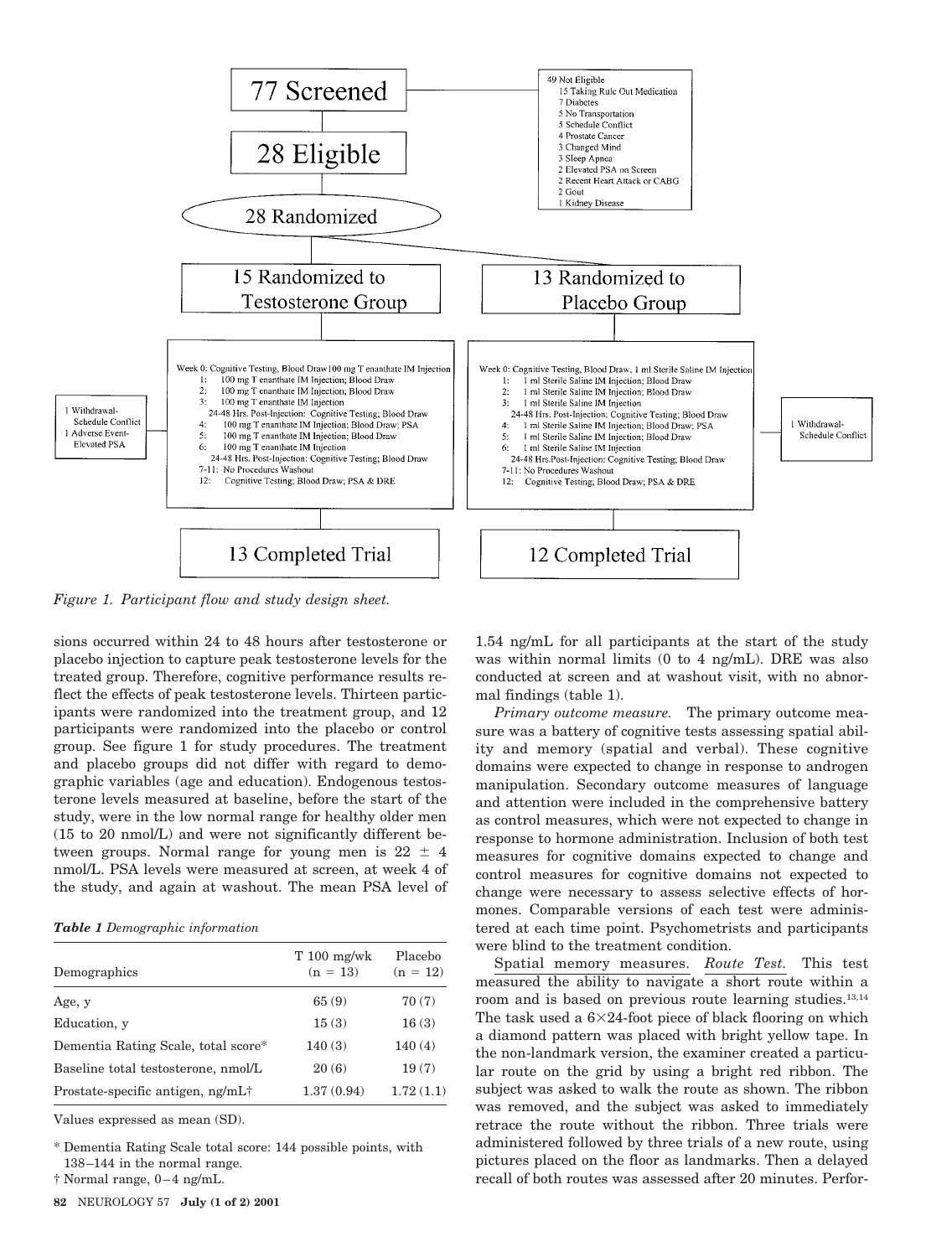mance was assessed by calculating the number of correct sequential units summed across all trials. This test has been shown to have good reliability in both young and old populations and validity when compared with other route tests and in comparison of brain-injured with controls.13

*Spatial Array Learning Test (SALT).* This measure of spatial memory was adapted from the Visual Spatial Learning Test.15 Participants were shown seven unique figures in a particular pattern placed on a grid. The subject was allowed to look at the designs and placement briefly and then asked to choose the correct designs from eight distractor designs and to place them in the correct position on the grid. This procedure was repeated for a series of five trials and after a 20-minute delay. Number of correct tokens placed in the correct location was recorded for each trial and summed across trials. Reliability and validity assessed in an older adult population is very good.15

*Oculomotor delayed response (OMDR).* This measure of memory for spatial location involves immediate or working memory at short delays (a time-limited form of memory mediated by prefrontal cortex in which information is held actively on-line) and declarative memory at delays of 30 seconds.16,17 Participants were required to focus on a central fixation point on a computer touch screen. While participants remain fixated, a cue appeared in one of 32 possible locations at a 4.5-inch radius from a central fixation point for 100 ms, a duration too brief for any eye movements to occur. The screen cleared and a series of single digits replaced the central fixation point. Participants were required to read each digit aloud during a delay period of 10 seconds or 30 seconds. After the delay, participants touched the place on the computer screen where they remembered seeing the cue. Responses were recorded in X and Y coordinates, and degree of displacement was calculated as the distance in millimeters between the actual target and the participant's response. Test–retest reliability in humans has not been established, although validity in comparison with other spatial memory measures is good.<sup>16,17</sup>

Verbal memory measures. *Proactive interference (PI).* Participants listened to a list of 10 words from the same semantic category (e.g., articles of clothing), and then recalled as many of these words as possible. The task was adapted from a previous task.18 The procedure was repeated for a total of four trials, each containing different words drawn from the same semantic category. For the fifth trial, 10 words from a new semantic category (e.g., types of furniture) were read, and participants were asked to recall these words. The total number of words recalled correctly on each trial was recorded. Normal adults recall progressively fewer words across trials 2 through 4 because of the build-up of interference from the semantically similar preceding items. Reliability of the test is generally good, including validity studies conducted with braindamaged patients and controls.19

*Story Recall.* The Story Recall task was modeled on the Wechsler Memory Scale–Revised (WMS-R) and measured memory for aurally presented contextual material. Participants listened to two brief narratives, each containing 25 informational bits, and were asked to recall as much as possible immediately after hearing each story and after a 20-minute delay.20 Total number of words recalled from both stories was summed for immediate and delayed recall. Delayed recall was divided by immediate recall to obtain a savings score or a percentage of information retained. Reliability and validity of WMS-R, WMS-III Logical Memory, and this modified version are very good.<sup>20-24</sup>

Spatial ability measure. *Block Design.* This test is based on the Wechsler Adult Intelligence Scale–Revised (WAIS-R), Block Design subtest and measures participants' ability to analyze and construct abstract figures from their component parts.25 The subject is shown individual red and white designs on paper and asked to construct the design by using nine three-dimensional blocks with red and white sides. Time to completion is recorded for each design, with an upper limit of 3 minutes per design. There are nine total designs, with three designs per difficulty level (easy, moderate. and hard). Total time for hard designs was summed for analysis. Reliability and validity of the WAIS-III Block Design subtest are well established.26

Selective attention measure. *Stroop Color Word Interference Task.* This task was based on the original version and used three trials, for which total reading time and errors were recorded.27 The first condition (word reading) required participants to read 100 color words (*red, green, blue*), presented in rows on a sheet of paper, as quickly as possible. The second condition (color naming) required participants to name the color of 100 colored blocks presented in rows on a sheet of paper. In the third condition (color word interference), stimuli consist of color names that are printed in discordant colors (e.g., the word *blue* printed in green letters). Participants were asked to name the ink color of the printed words and are thus required to inhibit the reading of the words themselves. Because only the interference trial is a measure of divided attention, total time for trial three was used as the dependent measure. The test has shown good reliability and validity when examined in closed head–injured individuals compared with controls.19

Verbal ability measure. *Verbal fluency.* The verbal fluency measure is based on the Controlled Oral Word Association Test (COWAT) and is sensitive to verbal dysfunction and frontal lobe functioning. Participants were asked to verbally generate as many words beginning with a particular letter (e.g., *P*) within a 60-second period.28 Two trials were administered with two different letters. The total number of words generated was recorded for each letter and summed. Test–retest reliability in an older population is good (0.70; 0.71) and validity studies using factor analysis suggest that it loads on a factor of abstract mental operation and language.19,29

*Hormone assays.* Blood samples were drawn weekly at the time of clinic visit, approximately 7 days after injection. For cognitive testing appointments, hormone levels were drawn immediately after cognitive testing that occurred 24 to 48 hours after injection. Samples were kept frozen in a  $-56$  °C freezer until the completion of the study, when all samples were included in the assays. Serum estradiol and total testosterone levels were analyzed with RIA according to standard procedures for each commercial kit. Testosterone assays were run with a DELFIA testosterone kit (Wallac OY, Gaithersburg, MD), with sensitivity of 0.5 nmol/L and 4.5% intra-assay variability. 17 $\beta$ -Estradiol was measured with the ImmunuChem doubleantibody kit (ICN Biomedicals, Inc., Costa Mesa, CA), with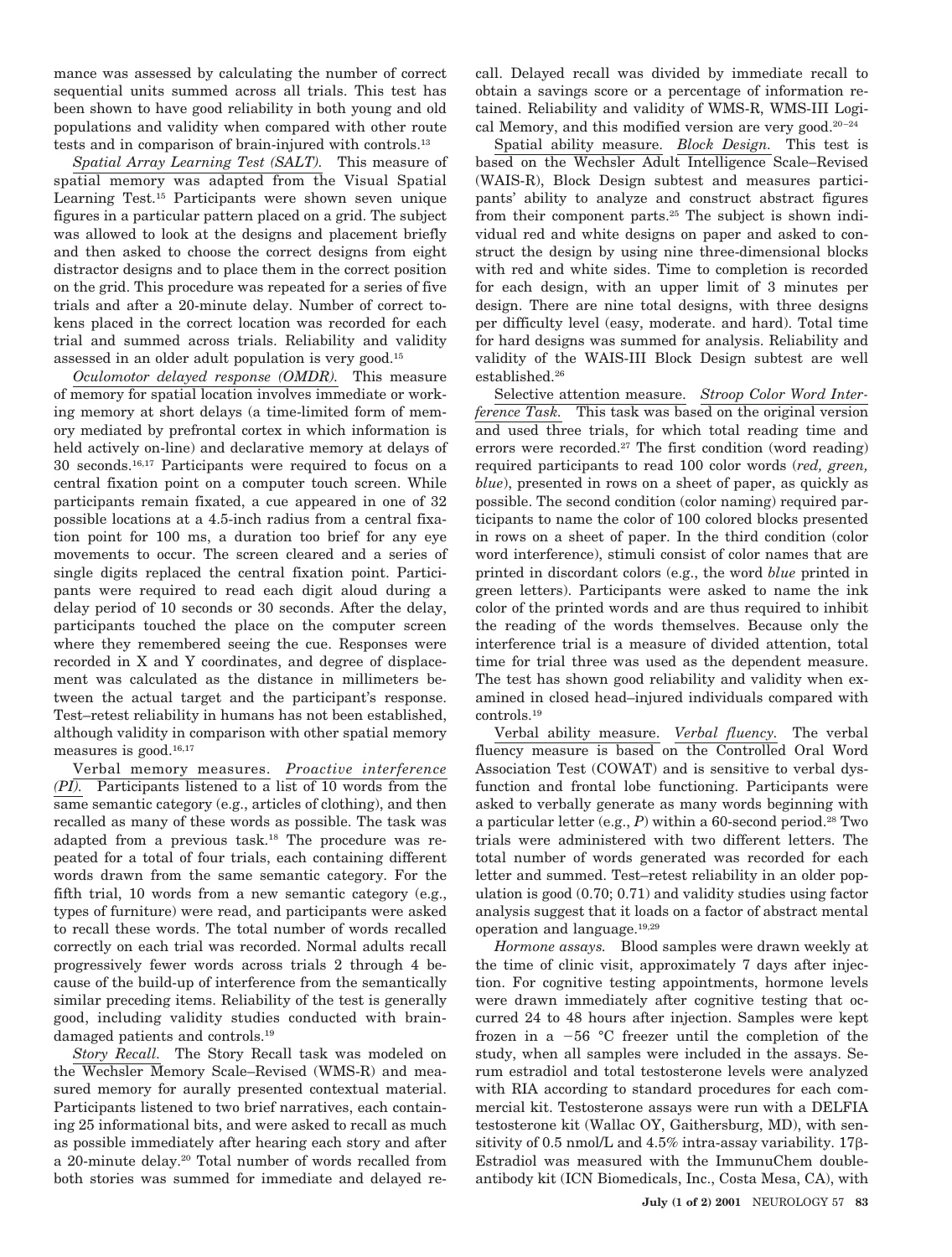

*Figure 2. Mean total time in seconds to complete Block Design at baseline and weeks 3 and 6 of treatment. Striped or gray bars represent the testosterone-treated group, and open bars represent the placebo group. SE bars represent standard error of measurement. The asterisk located between bars indicates a significant difference between groups (placebo and testosterone treated). The asterisk and line above bars indicates a significant change from baseline in the testosterone-treated group at week 6*  $(*p < 0.05).$ 

36.7 pmol/L sensitivity and 6.75 intra-assay variability. Samples from each participant were run in duplicate in the same assay to avoid interassay variability. Hormone levels reported were the average of the duplicate samples.

*Statistical analyses.* The primary outcome measure was to assess differences between the treatment group and the placebo group during two on treatment time-points on a battery of neuropsychological tests measuring memory and spatial ability. A repeated measures, multivariate analysis of variance (MANOVA) was used with group as the independent factor (treatment vs placebo) and weeks (baseline, weeks 3 and 6) as the repeated factor, spatial ability (Block Design), spatial memory (SALT, Route Test, OMDR), and verbal memory (PI and Story Recall) were dependent measures. Planned comparisons of on treatment time points (weeks 3 and 6) compared with baseline were performed, and post hoc comparisons were subjected to Bonferroni correction. Secondary outcome measures included measures of cognitive domains that were not expected to change from androgen manipulation (verbal fluency, Stroop test). A repeated measures MANOVA was used with group as the independent factor (treatment vs placebo) and weeks (baseline, weeks 3 and 6) as the repeated factor, and attention (Stroop) or language (verbal fluency) as dependent measures. Circulating plasma hormone levels were assessed using a repeated measures MANOVA, with group as the independent factor (treatment vs placebo), weeks (baseline, weeks 3 and 6) as the repeated factor, and total testosterone and total estradiol as the dependent measures. Information from the washout visit (week 12) was not included in the analysis for two reasons: 1) the primary study question was to assess whether manipulation of circulating hormone levels in healthy older men resulted in subsequent changes in cognitive functioning, which can be assessed by evaluating baseline and on treatment time points; and 2) recent evidence indicates that changes in cognition from hormone manipulation do not return to baseline levels but remain



*Figure 3. Mean savings score on Story Recall, a measure of verbal memory, at baseline and weeks 3 and 6 of treatment. Savings score is the number of exact words recalled from the story after a 20-minute delay divided by the number of words recalled immediately after hearing the story. Therefore, savings score represents the percentage of information recalled. Striped or gray bars represent the testosterone-treated group, and open bars represent the placebo group. SE bars represent standard error of measurement. Asterisks and lines above bars indicate significant changes from baseline in the testosterone-treated group at weeks 3 and 6, as indicated by the lines (\*p*  $< 0.05$ *).* 

or continue to change in the same direction after cessation of hormone treatment.30

**Results.** *Primary outcome measure.* Repeated-measures MANOVA, with group as the independent factor (treatment vs placebo) and weeks (baseline, weeks 3 and 6) as the repeated factor, and spatial ability (Block Design), spatial memory (SALT, Route Test, OMDR), and verbal memory (proactive interference and Story Recall) as dependent measures indicated a significant omnibus multivariate effect of weeks  $(F[7,12] = 4.78)$ , but no significant interaction effect. Significant change across weeks occurred in the treatment



*Figure 4. Mean total points correct on the Route Test, a measure of spatial and navigational memory at baseline and weeks 3 and 6 of treatment. Striped or gray bars represent the testosterone-treated group, and open bars represent the placebo group. A total of 72 points were possible. SE bars represent standard error of measurement. Asterisks located between bars indicate a significant difference between groups (placebo and testosterone treated)* ( $p$   $\leq$  0.05).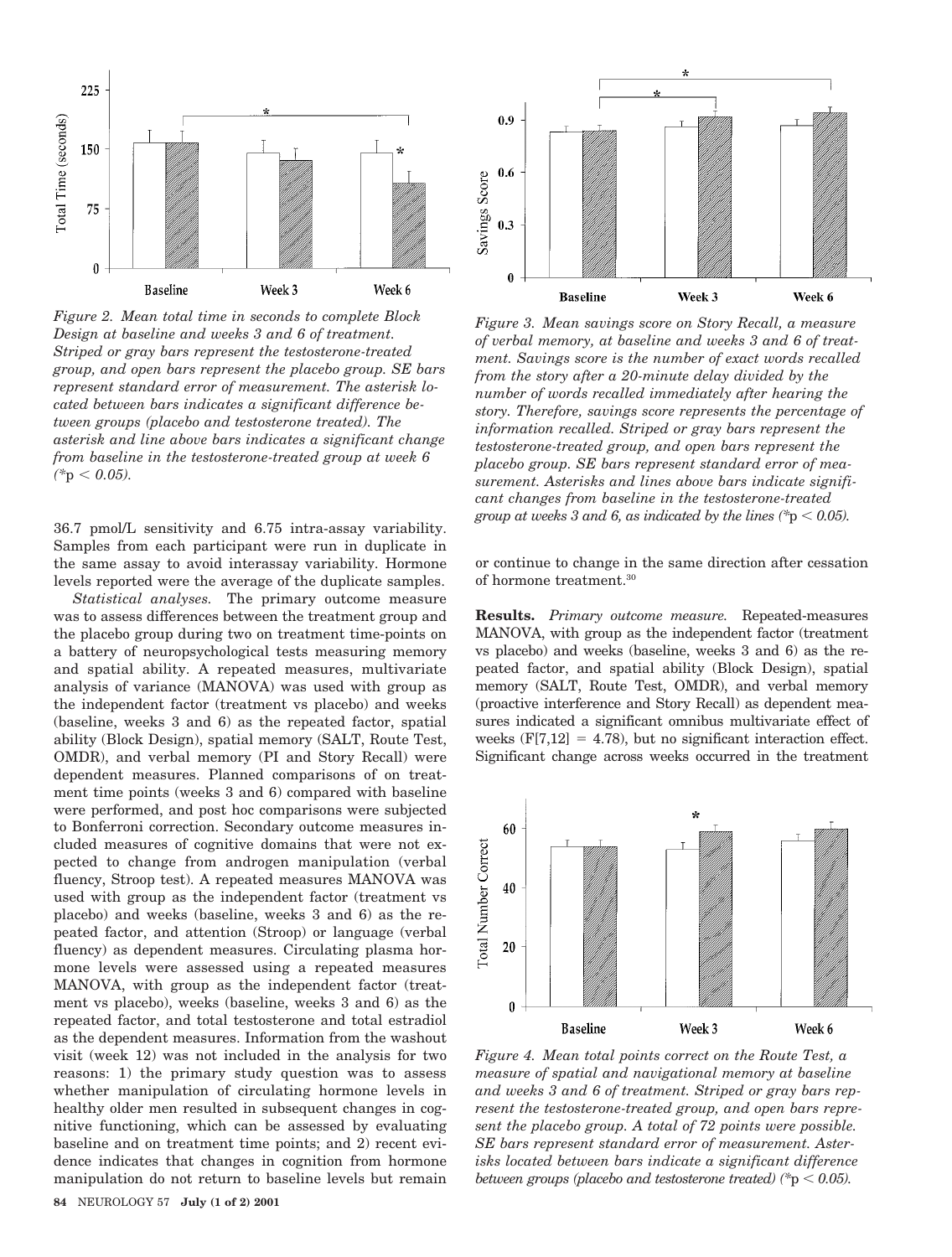

*Figure 5. Mean serum total testosterone levels (nmol/L) in treatment and placebo groups at baseline and weeks 3 and 6 of treatment. Striped or gray bars represent the testosterone-treated group, and open bars represent the placebo group. SE bars represent standard error of measurement. Asterisks located between bars indicate significant differences between groups (placebo and testosterone treated). Asterisks and lines above bars indicate significant changes in the testosterone-treated group at weeks 3 and 6 compared with baseline, as indicated by the lines*  $(*p < 0.01, *p < 0.05)$ . Significant interaction effect was *also evident.*

group only  $(F[7,12] = 4.189)$ . Planned comparisons between on treatment (weeks 3 and 6) and baseline (week 0) for each test revealed significant changes for Block Design at week 6  $(F[1,7] = 6.14)$ ; Story Recall at week 6  $(F[1,7] = 6.62)$ , and



*Figure 6. Mean serum total estradiol levels (pmol/L) in treatment and placebo groups at baseline and weeks 3 and 6 of treatment. Striped or gray bars represent the testosteronetreated group, and open bars represent the placebo group. SE bars represent standard error of measurement. Asterisks located between bars indicate significant differences between groups (placebo and testosterone treated). Asterisks and lines above bars indicate significant changes in the testosteronetreated group at weeks 3 and 6 compared with baseline, as indicated by the lines*  $(*p < 0.01, *p < 0.05)$ . Significant *interaction effect was also evident.*

OMDR at week 6 (F[1,7] = 17.4). Subsequent pairwise comparisons revealed significant improvement in the treatment group for Block Design at week 6 (figure 2); Story Recall at week 6 (figure 3), and both treatment and placebo group at week 6 for OMDR. Univariate, between-group comparisons revealed significant difference between groups on the Route Test at week  $3(F[1,18] = 5.22)$ , with treatment group outperforming the placebo group (figure 4); and significant difference between groups on Block Design at week 6  $(F[1,18]) =$ 5.88), with treatment group outperforming placebo group (see figure 2). No significant differences between groups were noted at baseline. An examination of means for the treatment group at washout visit showed no large increases or decreases in performance for SALT, PI, verbal fluency, or Stroop. Block Design and Story Recall performance returned to baseline levels, and Route Test performance remained improved at on treatment levels.

*Secondary outcome measures.* Repeated-measures MANOVA, with group as the independent factor (treatment vs placebo) and weeks (baseline, weeks 3 and 6) as the repeated factor, and attention (Stroop) or language (verbal fluency) as dependent measures, indicated no significant omnibus multivariate effect of group, weeks, or group-by-week interaction. Planned comparisons and pairwise comparisons were nonsignificant.

*Hormone measures.* Repeated-measures MANOVA was performed with group as the independent factor (treatment vs placebo), weeks (baseline, weeks 3 and 6) as the repeated factor, and total circulating testosterone and estradiol levels as the dependent measure. Omnibus multivariate comparison of group  $(F[2,20] = 22.29)$ , weeks  $(F[4,18] = 38.4)$ , and week-by-group interaction  $(F[4,18] =$ 32.9) were all significant. Multivariate examination of weeks showed significant differences between baseline and weeks 3 (F[2,20] = 35.6) and 6 (F[2,20] = 24.1), with significant change across weeks evident for treatment group only  $(F[4,18] = 68.2)$ . Subsequent pairwise comparisons indicated significant differences between baseline and weeks 3 and 6 for treatment group only for both testosterone and estradiol. Univariate comparisons of group showed significant differences between groups at weeks 3  $(F[1,21] = 74.8)$  and 6  $(F[1,21] = 50.1)$  for testosterone, and at weeks 3 (F[1,21] = 18.3) and 6 (F[1,21] = 17.1) for estradiol (figures 5 and 6). No significant differences between groups were evident for baseline measures. Testosterone levels were raised from an average of  $20 \pm 11$ nmol/L in the treatment group to the range of healthy young men (44  $\pm$  5 nmol/L). PSA levels significantly increased at week 4 compared with baseline in the treatment group  $(F[2,21] = 5.54)$ . However, as expected, PSA levels returned to baseline at washout visit, with no significant differences between screen and washout. One participant with a near-borderline PSA at the start of the study (3.5 ng/mL) had an elevated PSA at week 4 (4.1 ng/mL) and was subsequently discontinued from the study.

To further examine the relationship between hormone levels and cognitive function, Pearson correlation coefficients were calculated between cognitive measures and testosterone and estradiol levels taken at the time of testing. Significant correlations were observed between story recall savings score and estradiol and testosterone levels at week 6 of treatment. Selective attention as measured by the Stroop test showed a significant positive correlation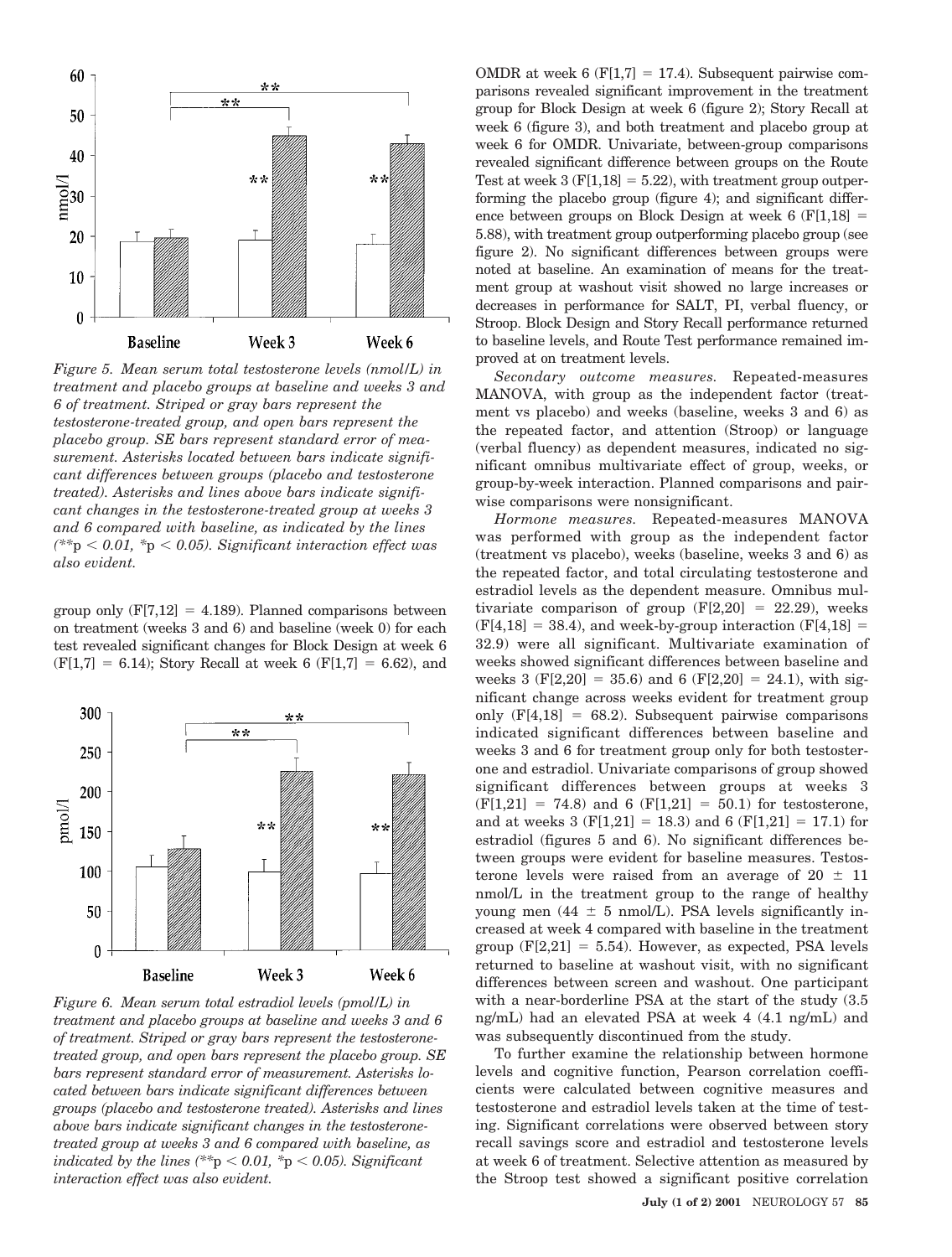*Table 2 Pearson product-moment correlations between cognitive measures and serum testosterone (T) and estradiol (E<sub>2</sub>) levels taken at the time of testing*

| Cognitive domain/test       | Week 3    |                | Week 6    |                |
|-----------------------------|-----------|----------------|-----------|----------------|
|                             | T, nmol/L | $E_2$ , pmol/L | T, nmol/L | $E_2$ , pmol/L |
| Spatial memory              |           |                |           |                |
| Route test                  | 0.278     | 0.126          | 0.234     | 0.024          |
| <b>OMDR</b>                 | 0.057     | $-0.030$       | $-0.184$  | $-0.218$       |
| Spatial Array Learning Test | $-0.131$  | $-0.345$       | 0.018     | $-0.118$       |
| Verbal memory               |           |                |           |                |
| Story Recall                | 0.204     | 0.246          | $0.454*$  | $0.596\dagger$ |
| Proactive interference      | 0.075     | $-0.208$       | 0.161     | $-0.115$       |
| Constructional ability      |           |                |           |                |
| <b>Block Design</b>         | $-0.090$  | 0.114          | $-0.389$  | $-0.164$       |
| Language                    |           |                |           |                |
| Verbal fluency              | $-0.137$  | $-0.420*$      | 0.233     | $-0.055$       |
| Attention                   |           |                |           |                |
| Stroop                      | $-0.006$  | 0.202          | 0.060     | $0.468*$       |

 $* p < 0.05.$ 

 $\dagger p < 0.01$ .

 $OMDR = \alpha$ culomotor delayed response.

with estradiol levels at week 6, and verbal fluency showed a significant negative correlation with estradiol levels at week 3 of treatment (table 2). Because of multiple individual correlation calculations, correlation results must be interpreted with caution.

**Discussion.** Our results indicate that healthy older men show improvements in spatial and verbal memory and spatial abilities in response to shortterm testosterone treatment. Although improvements were not evident for all measures, our results are consistent with previous findings of improved spatial abilities and spatial memory in response to testosterone administration.9,31 These improvements were not evident for all cognitive domains, such as selective attention or language, suggesting that increases in serum testosterone or estradiol have selective or specific effects on memory and spatial abilities. The improvement in verbal memory may be considered clinically significant, because a 4 to 8% savings score increase represents a 1 to 2 standard deviation improvement as measured by a widely used clinical measure of verbal memory.<sup>21</sup>

Improved spatial memory was not found for all spatial memory measures. Significantly improved spatial memory was observed on the Route Test but not for spatial memory as measured by the SALT. Although modest improvements were noted on the OMDR, these were observed for both the treatment group and the placebo group. Therefore, improvement on the OMDR cannot be considered a significant improvement beyond an observed practice effect. It is possible that task demands unique to each test may be differentially affected by changes in

hormones. For example, the Route Test requires a three-dimensional recall of spatial information (i.e., a walking route) in the absence of verbal information. In contrast, success on the SALT can be achieved with a nonspatial (i.e., verbal) strategy or a combination of these. A verbal strategy is difficult and unlikely to be used while navigating and recalling a walking route. Consistent with these results, studies of exogenous testosterone administration have shown improvements in spatial memory and spatial abilities, and a lack of improvement for visual memory tasks.<sup>7,9,31</sup> These results provide further evidence for a specific role of testosterone on spatial memory and spatial abilities. Several lines of evidence suggest that testosterone has a selective effect on spatial abilities. Male rats compared with female rats show larger and more asymmetric cell layers in the hippocampus, which underlies spatial memory and navigation.32 Neonatal exposure of female rats to testosterone results in a more masculine (larger more asymmetrical) hippocampus with regard to size.33 These organizational changes likely reflect differential effects of gonadal hormones on place and landmark systems in the hippocampus and can be reversed with early hormonal manipulation.34 In humans, men tend to use a more spatial navigational strategy (e.g., geometric cues) when solving maze tasks, whereas women tend to use visual detail cues  $(e.g., landmarks).$ <sup>16,35</sup>

Changes in verbal memory in response to testosterone administration have not been previously reported. One possible explanation for these intriguing results is that they may be attributable to the rise in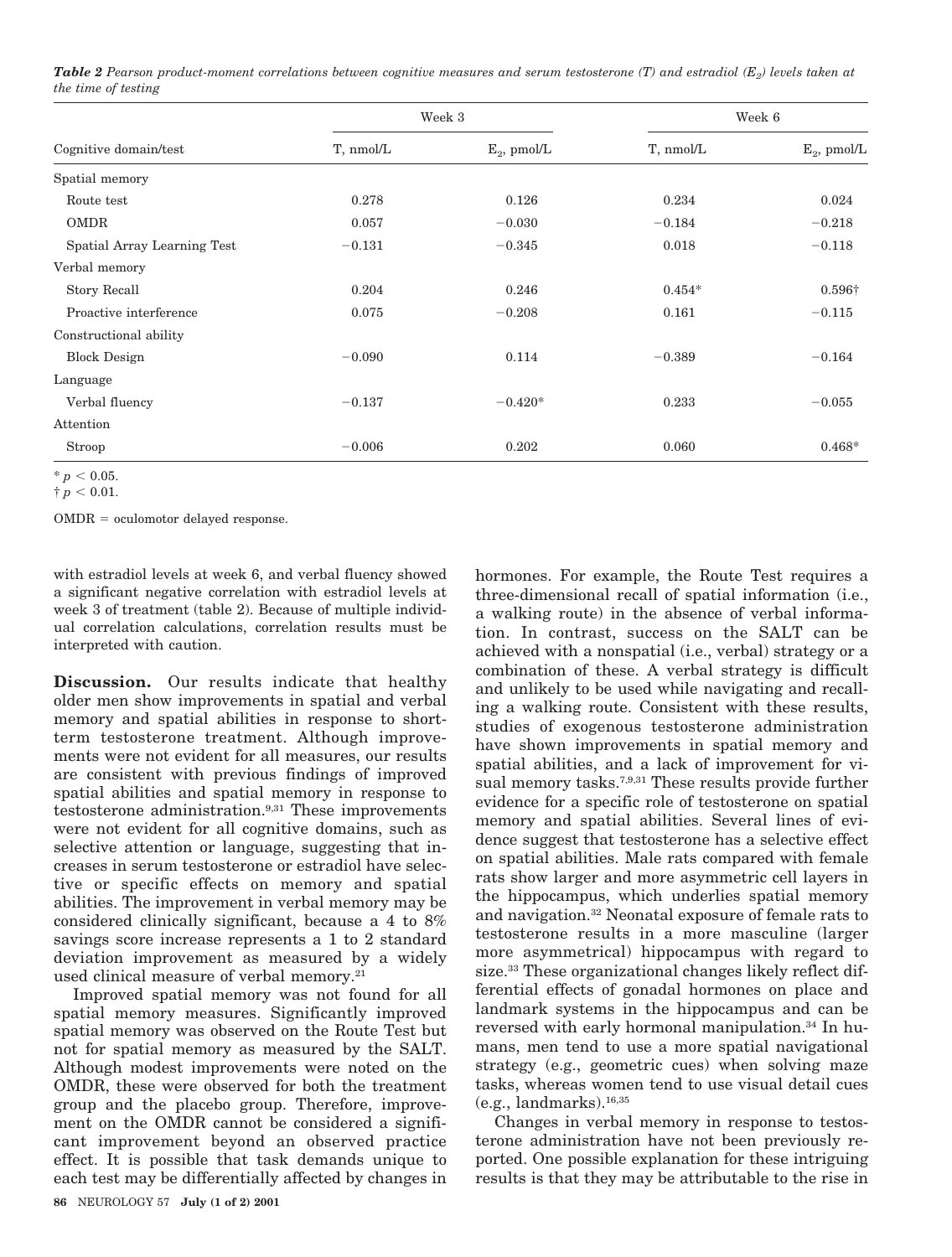estradiol levels occurring in response to testosterone administration, because the estradiol levels showed a significant positive correlation with the savings score. Significant improvements in verbal recall have been found in healthy older women and patients with AD receiving estrogen replacement treatment.36,37 In men, exogenous increases in estrogen have been shown to improve verbal memory for a paired associate learning task, a task that generally favors women.38 In the current study, improved verbal recall was noted for savings score on the story recall test, but not for verbal memory as measured by the PI test. This may be because of attention and executive function demands inherent in the PI test, because no improvements in the treatment group were noted for the Stroop test, a measure of selective attention, and a positive correlation was found between estradiol levels and poorer performance on the Stroop. It is also possible that increased testosterone affects storage or consolidation of verbal information as opposed to retrieval, which would result in a relative greater improvement on story recall compared with the PI test.

Androgen effects on memory may be mediated through several mechanisms. First, the hippocampus, which underlies spatial abilities and declarative memory, contains both testosterone receptors and estrogen receptors.32,39 Therefore, testosterone may have direct effects on the hippocampus through the androgen receptor as well as indirect effects from aromatization to estradiol interacting with estradiol receptors.40 Both types of estrogen receptors,  $ER\alpha$  and  $ER\beta$ , have been found in the rat hippocampus, and recent in vivo estrogen-binding studies suggest that estrogen is likely involved in cognition and neuroprotection in the hippocampus and basal forebrain.<sup>41,42</sup> Behavioral effects of  $ER\alpha$ knockout mice also suggest that estrogen has effects on learning and memory, although the relative importance of  $ER\alpha$  vs  $ER\beta$  receptors is yet unknown.43

Second, there is some evidence that gonadal steroids may act through nongenomic mechanisms. Gonadal steroids have been shown to have rapid effects on the excitability of hippocampal pyramidal cells,44 and recent studies indicate that gonadal steroids can act via the cell surface through interaction with specific neurotransmitter receptors.45-47 Overall, it is likely that gonadal steroids act through both genomic and nongenomic mechanisms, creating a unique intracellular cross-talk.47,48

Although these results will need to be further replicated, they provide a rationale for further studies examining the effects of gonadal steroids on mood and cognition, particularly in healthy older men and women who experience natural declines in hormones from aging. It is unclear whether the observed improvements in verbal and spatial memory and spatial abilities are attributable to testosterone or estradiol from aromatization or both. Therefore, further studies will need to examine the relative contribution of testosterone vs estradiol on cognition in men. Finally, our findings of improved verbal and spatial memory in response to testosterone also provide a strong rationale for examining the effects of gonadal steroids in patients with AD who experience significant impairments in memory. However, a recent, double-blind, placebo controlled, multicenter trial of hormone replacement therapy (HRT) in women patients with AD with hysterectomies did not show cognitive benefits for the HRT group as compared with placebo.49 The results of this study are difficult to interpret, because only patients with AD with hysterectomies or with both hysterectomy and oophorectomy were included, and Premarin, the form of HRT used, contains many different forms of estrogen and may not be the most potent form of estrogen available. In contrast, a recent, double-blind, placebo-controlled study using 17b-estradiol, a potent form of estrogen, found cognitive improvements in verbal memory and attention in women with AD.36 However, the treatment period was brief, and cognitive improvements were observed in verbal memory and attention as measured by objective and sensitive psychometric tests. Clearly, further research is needed to better elucidate the relationship between hormones and cognition.

## **Acknowledgment**

The authors thank Karla Grimwood, Cassin Lofgreen, Lyndel Cubberley, Jody Lowry, Jane Hammett, Allison Weston, Maria Gonzales, Kristina Purganan, and Colby Wait for technical assistance.

## **References**

- 1. Tenover JS, Matsumoto AM, Plymate SR, et al. The effects of aging in normal men on bioavailable testosterone and luteinizing hormone secretion: response to clomiphene citrate. J Clin Endocrinol Metab 1987;65:1118–1126.
- 2. Tenover J. Effects of testosterone supplementation in the aging male. J Clin Endocrinol Metab 1992;75:1092–1098.
- 3. Swerdloff RS, Wang C. Androgens and aging men. Exp Gerontol 1993;28:435–446.
- 4. Tenover JS. Androgen administration to aging men. Endocrinol Metab Clin North Am 1994;23:877–892.
- 5. Flood JF, Farr SA, Kaiser FE, et al. Age-related decrease of plasma testosterone in SAMP8 mice: replacement improves age-related impairment of learning and memory. Physiol Behav 1995;57:669-673.
- 6. Morely JE, Kaiser F, Raum WJ, et al. Potentially predictive and manipulable blood serum correlates of aging in the healthy human male: progressive decreases in bioavailable testosterone, dehydroepiandrosterone sulfate, and the ratio of insulin-like growth factor to 1 growth hormone. Proc Natl Acad Sci 1997;94:7537–7542.
- 7. Sih R, Morley JE, Kaiser FE, et al. Testosterone replacement in older hypogonadal men: a 12 month randomized controlled trial. J Clin Endocrinol Metab 1997;82:1661–1667.
- 8. Wolf O, Pruet R, Hellhammer DH, et al. Testosterone and cognition in elderly men: a single testosterone injection blocks the practice effect in verbal fluency, but has no effect on spatial or verbal memory. Biol Psychiatry 2000;47:650–654.
- 9. Janowsky JS, Chavez B, Orowoll E. Sex steroids modify working memory. J Cogn Neurosci 2000;12:407–414.
- 10. Matsumoto AM. Hormonal therapy of male hypogonadism. Endocrinol Metab Clin North Am 1994;23:857–875.
- 11. Folstein MF, Folstein MF, McHugh PR. Mini-Mental state: a practical method for grading the cognitive state of patients for the clinician. J Psychiatr Res 1975;12:189–198.